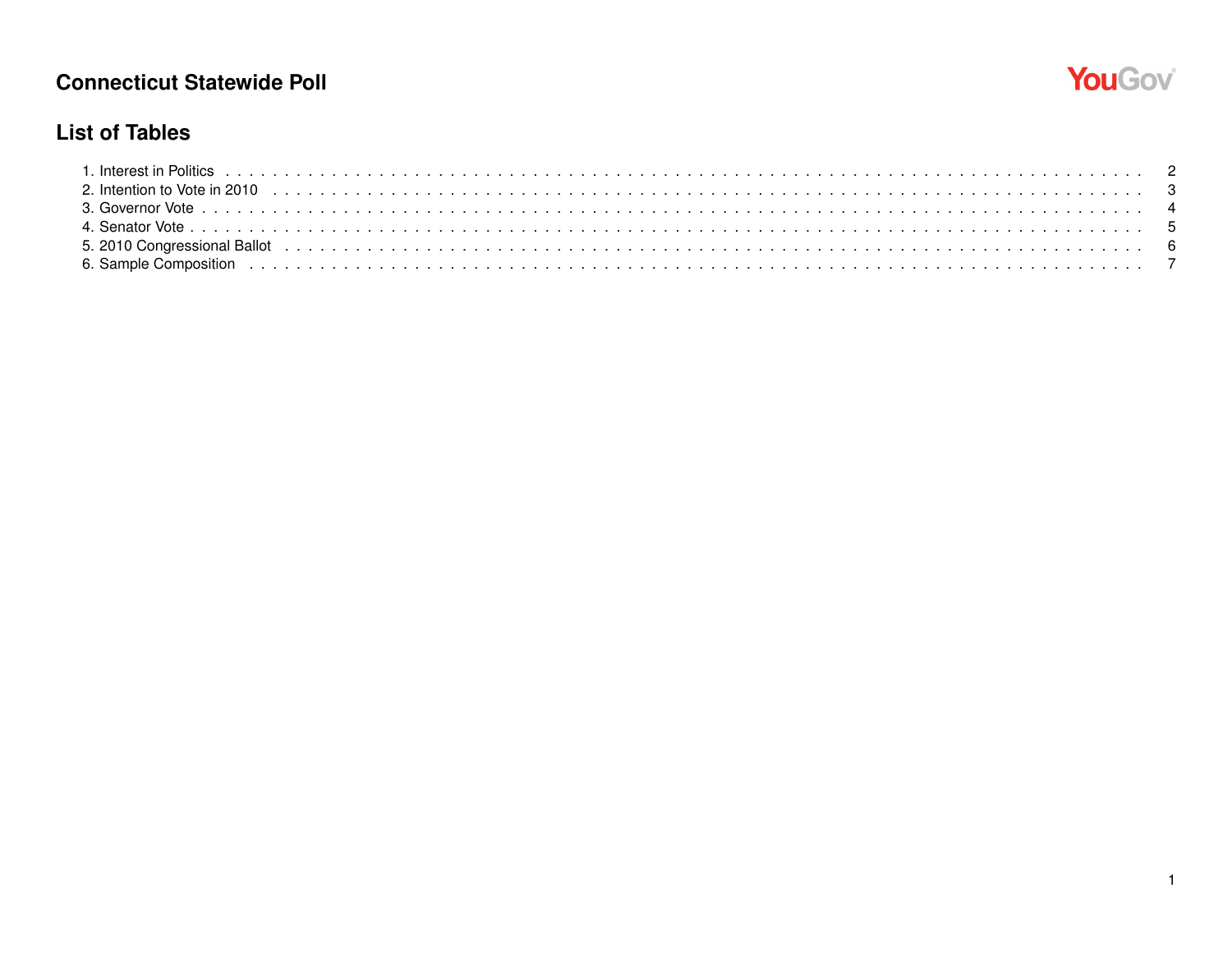

#### **1. Interest in Politics**

Some people seem to follow what's going on in government and public affairs most of the time, whether there's an election going on or not. Others aren't that interested. Would you say you follow what's going on in government and public affairs ... ?

|                   |         |         | Gender   |         |           | Age     |           |               | <b>Income</b> |          |         | Race      |
|-------------------|---------|---------|----------|---------|-----------|---------|-----------|---------------|---------------|----------|---------|-----------|
|                   | Total   | Male    | Female   | 18-29   | $30 - 44$ | 45-64   | $65+$     | Less than 40K | 40K-100K      | $100K +$ | White   | Non-White |
| Most of the time  | 62.0%   | 80.7%   | 48.0%    | 35.1%   | 55.8%     | 62.9%   | 81.7%     | 57.4%         | 60.7%         | 72.3%    | 63.9%   | 44.3%     |
| Some of the time  | 29.6%   | 15.8%   | $40.0\%$ | 45.2%   | 30.5%     | 31.9%   | 15.7%     | 30.5%         | 29.1%         | 26.5%    | 29.3%   | 33.3%     |
| Only now and then | 5.4%    | $2.8\%$ | 7.4%     | $9.9\%$ | 10.2%     | $3.6\%$ | $1.5\%$   | 4.3%          | $7.8\%$       | 0.5%     | 4.8%    | 11.2%     |
| Hardly at all     | $3.0\%$ | $0.8\%$ | $4.6\%$  | $9.8\%$ | $3.6\%$   | $1.6\%$ | 1.1%      | 7.7%          | $2.4\%$       | $0.7\%$  | 2.1%    | 11.2%     |
| Don't Know        | 0.0%    | $0.0\%$ | $0.0\%$  | $0.0\%$ | $0.0\%$   | $0.0\%$ | $0.0\%$   | $0.0\%$       | $0.0\%$       | $0.0\%$  | $0.0\%$ | $0.0\%$   |
| <b>Totals</b>     |         |         |          |         |           |         |           |               |               |          |         |           |
| (Unweighted)      | 100.0%  | 100.0%  | 100.0%   | 100.0%  | 100.0%    | 100.0%  | $100.0\%$ | 100.0%        | 100.0%        | 100.0%   | 100.0%  | 100.0%    |
|                   | (1,000) | 513)    | 487)     | (83)    | (144)     | 554)    | (219)     | 171)          | (425)         | 308)     | (916)   | (84)      |

|                   |          | <b>Voters</b>           |                     |          | Party ID    |            |         | Ideology |              |         | <b>2008 Vote</b> |
|-------------------|----------|-------------------------|---------------------|----------|-------------|------------|---------|----------|--------------|---------|------------------|
|                   | Total    | <b>Registered Voter</b> | <b>Likely Voter</b> | Democrat | Independent | Republican | Liberal | Moderate | Conservative | Obama   | McCain           |
| Most of the time  | 62.0%    | $62.0\%$                | 68.1%               | 58.3%    | 56.8%       | 74.9%      | 56.7%   | 55.6%    | 79.6%        | 58.1%   | 76.2%            |
| Some of the time  | $29.6\%$ | 29.6%                   | 27.2%               | 34.2%    | 32.8%       | 20.8%      | 35.9%   | 33.4%    | 17.2%        | 34.3%   | 20.4%            |
| Only now and then | $5.4\%$  | $5.4\%$                 | $3.8\%$             | 4.8%     | $7.4\%$     | 4.2%       | $5.0\%$ | 8.8%     | 1.8%         | 5.0%    | 2.8%             |
| Hardly at all     | $3.0\%$  | $3.0\%$                 | $0.9\%$             | 2.8%     | $2.9\%$     | 0.2%       | $2.3\%$ | 2.2%     | $1.4\%$      | 2.7%    | $0.6\%$          |
| Don't Know        | $0.0\%$  | $0.0\%$                 | $0.0\%$             | $0.0\%$  | $0.0\%$     | $0.0\%$    | $0.0\%$ | $0.0\%$  | $0.0\%$      | $0.0\%$ | $0.0\%$          |
| <b>Totals</b>     |          |                         |                     |          |             |            |         |          |              |         |                  |
| (Unweighted)      | 100.0%   | 100.0%                  | 100.0%              | 100.0%   | $100.0\%$   | 100.0%     | 100.0%  | 100.0%   | 100.0%       | 100.0%  | $100.0\%$        |
|                   | (1,000)  | (1,000)                 | 783)                | 376)     | (304)       | 256)       | (298)   | 292)     | (372)        | 501     | 428)             |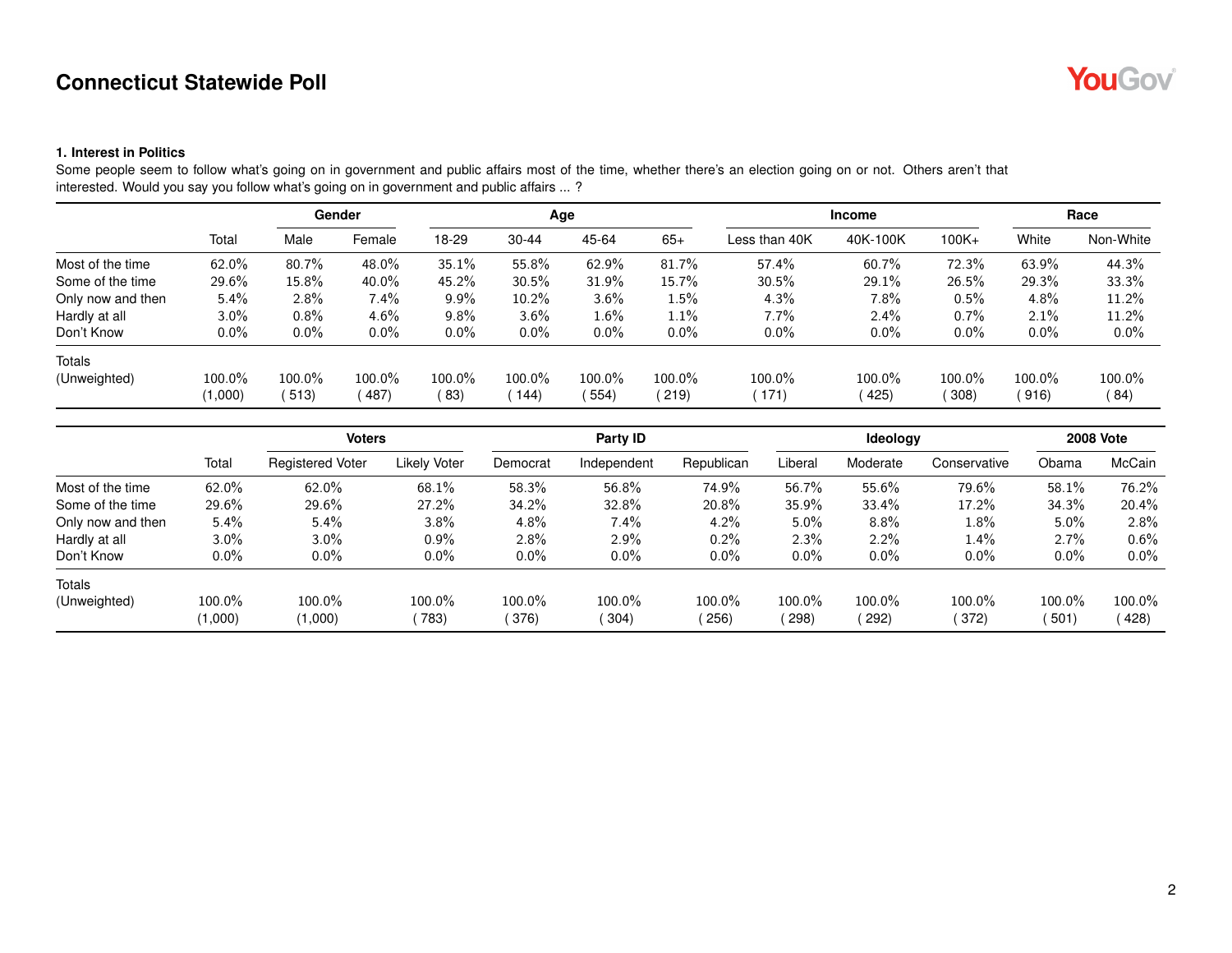#### **2. Intention to Vote in 2010**

Do you intend to vote in the 2010 midterm elections?

|                      |         |         | Gender  |         |           | Age     |         |               | <b>Income</b> |          |         | Race      |
|----------------------|---------|---------|---------|---------|-----------|---------|---------|---------------|---------------|----------|---------|-----------|
|                      | Total   | Male    | Female  | 18-29   | $30 - 44$ | 45-64   | $65+$   | Less than 40K | 40K-100K      | $100K +$ | White   | Non-White |
| Definitely will vote | 75.9%   | 72.1%   | 78.7%   | 54.8%   | 75.5%     | 79.1%   | 82.3%   | 69.3%         | 75.0%         | 81.5%    | 76.0%   | 75.0%     |
| Probably will vote   | 16.3%   | 24.8%   | 10.0%   | 25.7%   | 14.7%     | 14.2%   | 16.5%   | 16.1%         | 16.8%         | 16.2%    | 17.1%   | 9.1%      |
| Equally likely to    |         |         |         |         |           |         |         |               |               |          |         |           |
| vote or not vote     | 1.3%    | $0.6\%$ | $1.8\%$ | $0.0\%$ | 2.3%      | $1.5\%$ | 0.6%    | $1.5\%$       | 1.9%          | 0.4%     | 1.4%    | $0.0\%$   |
| Probably will not    |         |         |         |         |           |         |         |               |               |          |         |           |
| vote                 | 2.7%    | $1.0\%$ | 4.0%    | 10.3%   | 3.7%      | $1.3\%$ | $0.0\%$ | 3.1%          | 3.3%          | 1.3%     | 2.6%    | 3.7%      |
| Definitely will not  |         |         |         |         |           |         |         |               |               |          |         |           |
| vote                 | 3.8%    | $1.6\%$ | 5.4%    | 9.3%    | 3.7%      | 3.9%    | 0.5%    | $10.0\%$      | 3.0%          | 0.6%     | $2.9\%$ | 12.3%     |
| Totals               |         |         |         |         |           |         |         |               |               |          |         |           |
| (Unweighted)         | 100.0%  | 100.0%  | 100.0%  | 100.0%  | 100.0%    | 100.0%  | 100.0%  | 100.0%        | 100.0%        | 100.0%   | 100.0%  | 100.0%    |
|                      | (1,000) | 513)    | 487)    | (83)    | 144)      | 554)    | (219)   | 171)          | 425)          | 308      | (916)   | (84)      |

|                      |         | <b>Voters</b>           |                     |          | Party ID    |            | Ideology |          |              | <b>2008 Vote</b> |         |
|----------------------|---------|-------------------------|---------------------|----------|-------------|------------|----------|----------|--------------|------------------|---------|
|                      | Total   | <b>Registered Voter</b> | <b>Likely Voter</b> | Democrat | Independent | Republican | Liberal  | Moderate | Conservative | Obama            | McCain  |
| Definitely will vote | 75.9%   | 75.9%                   | 100.0%              | 80.8%    | 70.3%       | 79.1%      | 76.0%    | 76.7%    | 79.3%        | 79.5%            | 77.5%   |
| Probably will vote   | 16.3%   | 16.3%                   | $0.0\%$             | 11.1%    | 20.1%       | 18.8%      | 15.7%    | 14.9%    | 17.7%        | 12.1%            | 20.0%   |
| Equally likely to    |         |                         |                     |          |             |            |          |          |              |                  |         |
| vote or not vote     | 1.3%    | 1.3%                    | $0.0\%$             | 0.9%     | 1.9%        | 0.3%       | $2.0\%$  | 1.1%     | 0.2%         | $2.0\%$          | 0.3%    |
| Probably will not    |         |                         |                     |          |             |            |          |          |              |                  |         |
| vote                 | 2.7%    | 2.7%                    | $0.0\%$             | 4.3%     | 2.3%        | 1.3%       | 4.2%     | 3.0%     | 0.5%         | $4.0\%$          | $0.9\%$ |
| Definitely will not  |         |                         |                     |          |             |            |          |          |              |                  |         |
| vote                 | 3.8%    | 3.8%                    | $0.0\%$             | 3.0%     | 5.4%        | 0.5%       | $2.0\%$  | 4.3%     | 2.3%         | 2.4%             | 1.3%    |
| <b>Totals</b>        |         |                         |                     |          |             |            |          |          |              |                  |         |
| (Unweighted)         | 100.0%  | 100.0%                  | 100.0%              | 100.0%   | 100.0%      | 100.0%     | 100.0%   | 100.0%   | 100.0%       | 100.0%           | 100.0%  |
|                      | (1,000) | (1,000)                 | 783)                | 376)     | (304)       | 256)       | 298      | 292)     | (372)        | 501)             | 428)    |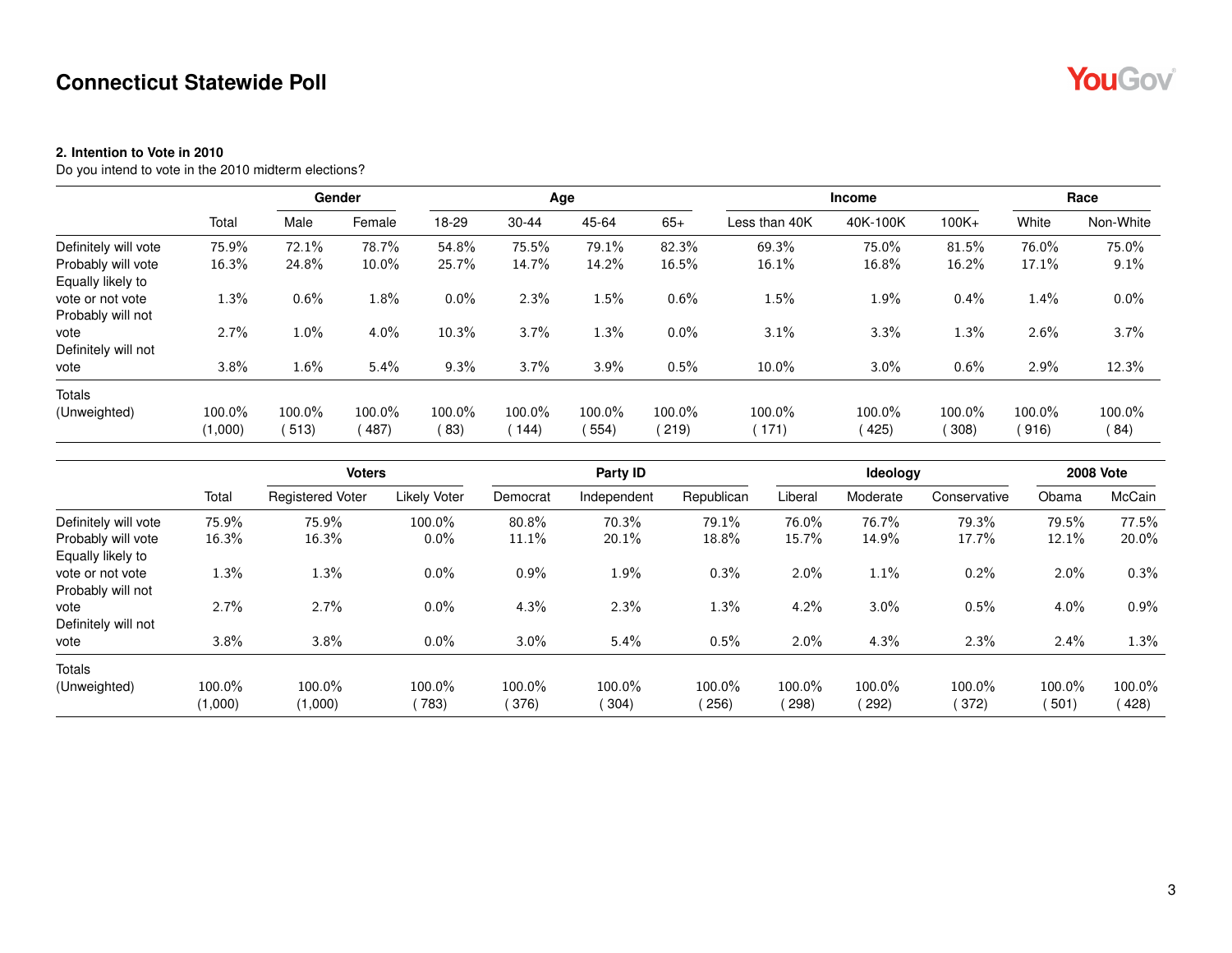#### **3. Governor Vote**

Who do you think you will vote for to be Governor of Connecticut?

|              |        |        | Gender  |         |           | Age     |         | <b>Income</b> |          |          |         | Race      |
|--------------|--------|--------|---------|---------|-----------|---------|---------|---------------|----------|----------|---------|-----------|
|              | Total  | Male   | Female  | 18-29   | $30 - 44$ | 45-64   | $65+$   | Less than 40K | 40K-100K | $100K +$ | White   | Non-White |
| Dan Malloy   | 46.9%  | 34.0%  | 57.7%   | 72.6%   | 49.6%     | 45.4%   | 34.7%   | 57.8%         | 41.6%    | 46.1%    | 44.4%   | 72.2%     |
| Tom Foley    | 42.8%  | 59.8%  | 28.5%   | 22.2%   | 40.2%     | 40.8%   | 58.5%   | 30.7%         | 48.8%    | 44.0%    | 44.8%   | 21.9%     |
| Other        | 1.1%   | 1.2%   | $1.0\%$ | $0.0\%$ | $0.6\%$   | $1.8\%$ | $0.7\%$ | $0.0\%$       | 1.4%     | 1.5%     | 1.2%    | $0.0\%$   |
| Not sure     | 8.4%   | 4.6%   | 11.6%   | 5.2%    | 7.1%      | 11.4%   | $6.0\%$ | 10.1%         | $7.6\%$  | 8.2%     | $9.0\%$ | 2.8%      |
| Won't vote   | 0.8%   | 0.5%   | $1.2\%$ | $0.0\%$ | 2.5%      | $0.6\%$ | $0.2\%$ | 1.4%          | $0.6\%$  | 0.3%     | 0.6%    | 3.1%      |
| Totals       |        |        |         |         |           |         |         |               |          |          |         |           |
| (Unweighted) | 100.0% | 100.0% | 100.0%  | 100.0%  | 100.0%    | 100.0%  | 100.0%  | 100.0%        | 100.0%   | 100.0%   | 100.0%  | 100.0%    |
|              | (918)  | (488)  | (430)   | (66)    | (132)     | (511)   | (209)   | (146)         | (387)    | (302)    | (847)   | (71)      |

|              |         | <b>Voters</b>           |              |          | Party ID    |            |         | Ideology |              |        | <b>2008 Vote</b> |
|--------------|---------|-------------------------|--------------|----------|-------------|------------|---------|----------|--------------|--------|------------------|
|              | Total   | <b>Registered Voter</b> | Likely Voter | Democrat | Independent | Republican | Liberal | Moderate | Conservative | Obama  | McCain           |
| Dan Malloy   | 46.9%   | 46.9%                   | 48.2%        | 87.7%    | 41.1%       | $7.4\%$    | 87.7%   | 51.4%    | 11.1%        | 74.6%  | 10.3%            |
| Tom Foley    | 42.8%   | 42.8%                   | 44.5%        | 6.6%     | 40.9%       | 89.3%      | 3.9%    | 34.3%    | 84.4%        | 12.9%  | 83.1%            |
| Other        | 1.1%    | $1.1\%$                 | 0.8%         | $0.0\%$  | $1.6\%$     | 0.3%       | 1.1%    | 1.4%     | 0.8%         | 0.8%   | 1.2%             |
| Not sure     | $8.4\%$ | 8.4%                    | 6.5%         | 4.3%     | 16.0%       | 3.0%       | 7.2%    | 12.3%    | 3.3%         | 10.4%  | 5.2%             |
| Won't vote   | $0.8\%$ | $0.8\%$                 | $0.0\%$      | $1.4\%$  | 0.5%        | $0.0\%$    | 0.1%    | 0.6%     | 0.5%         | 1.3%   | 0.2%             |
| Totals       |         |                         |              |          |             |            |         |          |              |        |                  |
| (Unweighted) | 100.0%  | 100.0%                  | 100.0%       | 100.0%   | 100.0%      | 100.0%     | 100.0%  | 100.0%   | 100.0%       | 100.0% | 100.0%           |
|              | (918)   | (918)                   | (738)        | (347)    | (268)       | (248)      | (275)   | (260)    | (357)        | (461)  | (407)            |



4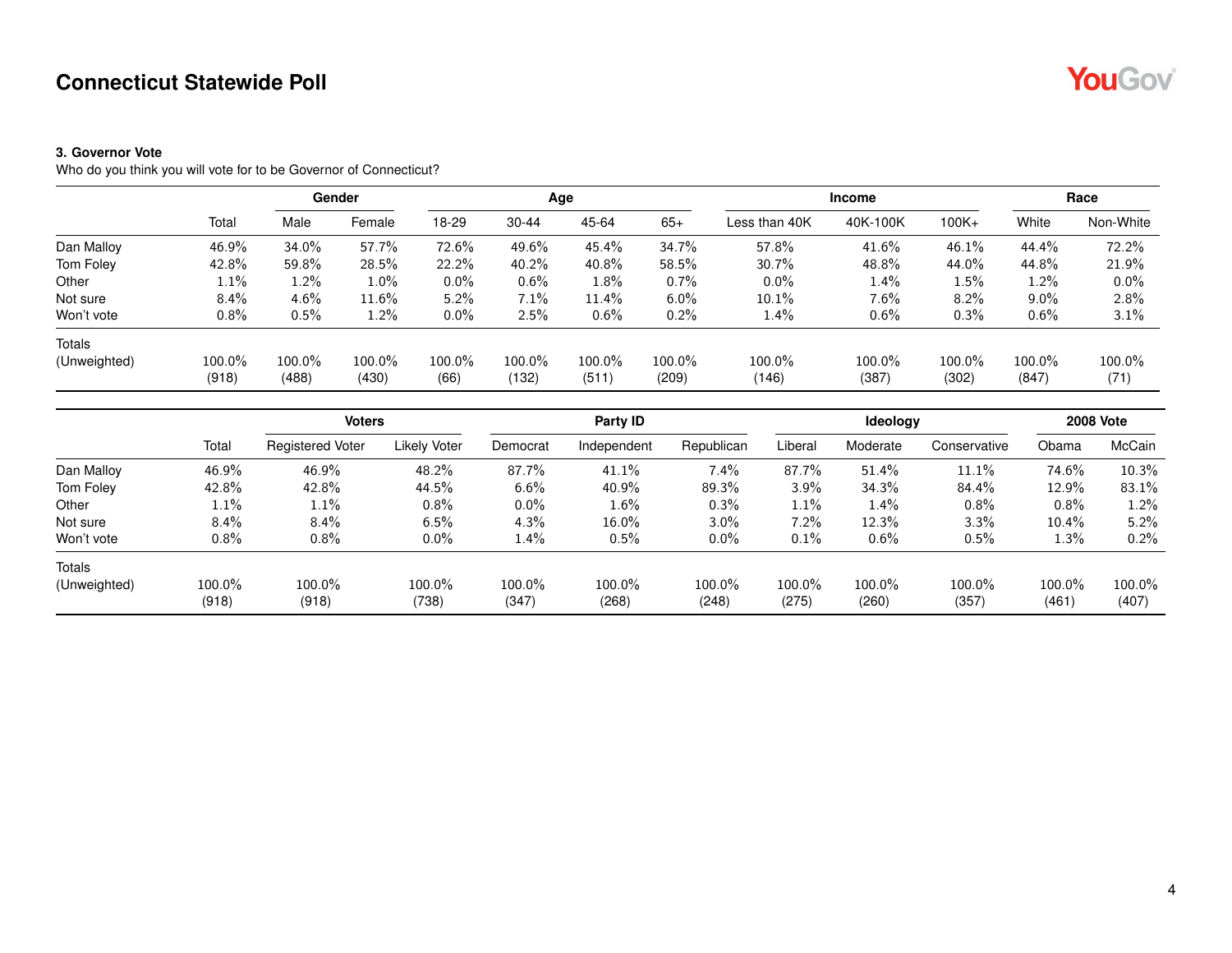#### **4. Senator Vote**

Who do you think you will vote for in the 2010 election for U.S. Senate?

|               |                 |                 | Gender          |                |                 | Age             |                 |                 | <b>Income</b>   | Race            |                 |                |
|---------------|-----------------|-----------------|-----------------|----------------|-----------------|-----------------|-----------------|-----------------|-----------------|-----------------|-----------------|----------------|
|               | Total           | Male            | Female          | 18-29          | $30 - 44$       | 45-64           | $65+$           | Less than 40K   | 40K-100K        | $100K +$        | White           | Non-White      |
| Richard       |                 |                 |                 |                |                 |                 |                 |                 |                 |                 |                 |                |
| Blumenthal    | 51.0%           | 31.7%           | 66.5%           | 71.5%          | 48.4%           | 53.7%           | 39.4%           | 60.9%           | 45.7%           | 48.8%           | 49.2%           | 71.2%          |
| Linda McMahon | 42.5%           | 62.5%           | 26.3%           | 22.2%          | 41.4%           | $40.1\%$        | 56.7%           | 31.7%           | 48.5%           | 46.0%           | 44.3%           | 22.1%          |
| Other         | 1.3%            | 2.1%            | 0.6%            | $0.0\%$        | $2.6\%$         | $1.2\%$         | $0.9\%$         | 0.1%            | $0.9\%$         | 1.1%            | 1.4%            | $0.0\%$        |
| Not sure      | 4.1%            | $3.0\%$         | 4.9%            | 6.3%           | 5.1%            | 3.9%            | 2.5%            | $6.0\%$         | 4.2%            | 2.7%            | 4.1%            | 3.3%           |
| Won't vote    | 1.1%            | 0.6%            | $1.5\%$         | $0.0\%$        | 2.5%            | $1.1\%$         | $0.4\%$         | 1.3%            | 0.7%            | 1.3%            | 0.9%            | 3.3%           |
| Totals        |                 |                 |                 |                |                 |                 |                 |                 |                 |                 |                 |                |
| (Unweighted)  | 100.0%<br>(945) | 100.0%<br>(496) | 100.0%<br>(449) | 100.0%<br>(65) | 100.0%<br>(133) | 100.0%<br>(536) | 100.0%<br>(211) | 100.0%<br>(152) | 100.0%<br>(398) | 100.0%<br>(305) | 100.0%<br>(873) | 100.0%<br>(72) |

|               |                 | <b>Voters</b>           |                     |                 | Party ID        |                 |                 | Ideology        |                 |                 | <b>2008 Vote</b> |
|---------------|-----------------|-------------------------|---------------------|-----------------|-----------------|-----------------|-----------------|-----------------|-----------------|-----------------|------------------|
|               | Total           | <b>Registered Voter</b> | <b>Likely Voter</b> | Democrat        | Independent     | Republican      | Liberal         | Moderate        | Conservative    | Obama           | McCain           |
| Richard       |                 |                         |                     |                 |                 |                 |                 |                 |                 |                 |                  |
| Blumenthal    | $51.0\%$        | 51.0%                   | 52.7%               | 88.5%           | 49.6%           | 8.1%            | 90.8%           | 57.0%           | 11.7%           | 79.9%           | 12.7%            |
| Linda McMahon | 42.5%           | 42.5%                   | 42.8%               | 7.2%            | 40.3%           | 89.8%           | 2.9%            | 33.1%           | 86.4%           | 10.8%           | 84.4%            |
| Other         | $1.3\%$         | 1.3%                    | 1.4%                | 0.3%            | 2.1%            | $0.2\%$         | 0.8%            | 2.7%            | $0.6\%$         | $2.0\%$         | $0.6\%$          |
| Not sure      | 4.1%            | 4.1%                    | 2.9%                | 2.5%            | $7.0\%$         | 1.8%            | 5.4%            | $5.9\%$         | $0.7\%$         | $5.6\%$         | $1.9\%$          |
| Won't vote    | $1.1\%$         | $1.1\%$                 | 0.2%                | $1.5\%$         | $1.0\%$         | 0.2%            | 0.1%            | 1.4%            | $0.6\%$         | $1.7\%$         | $0.4\%$          |
| <b>Totals</b> |                 |                         |                     |                 |                 |                 |                 |                 |                 |                 |                  |
| (Unweighted)  | 100.0%<br>(945) | 100.0%<br>(945)         | 100.0%<br>(762)     | 100.0%<br>(357) | 100.0%<br>(286) | 100.0%<br>(247) | 100.0%<br>(284) | 100.0%<br>(269) | 100.0%<br>(364) | 100.0%<br>(476) | 100.0%<br>(415)  |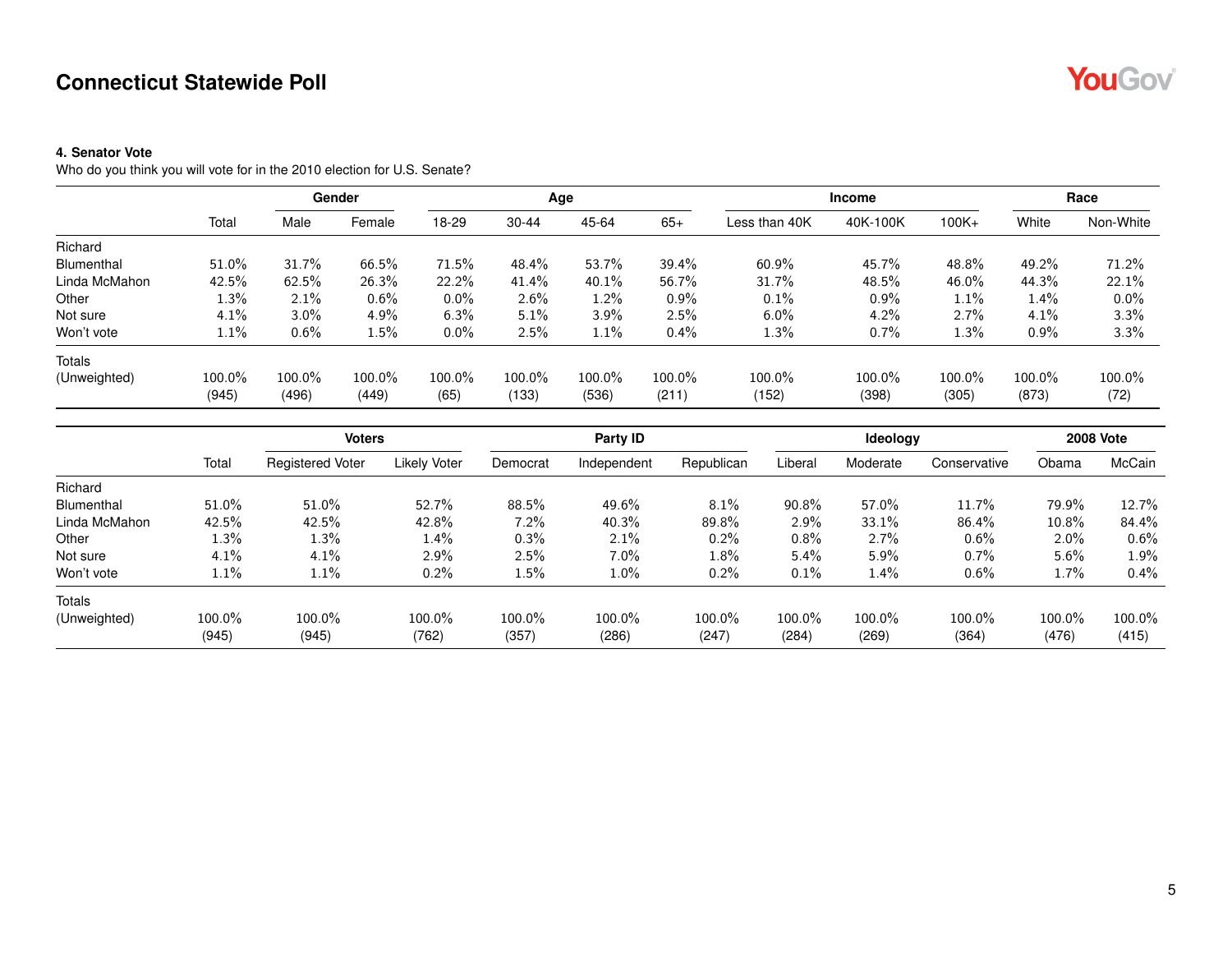#### **5. 2010 Congressional Ballot**

Who do you think you will vote for in the 2010 election for U.S. House of Representatives?

|              |                 |                 | Gender          |                |                 | Age             |                 | <b>Income</b>   |                 |                 |                 | Race           |
|--------------|-----------------|-----------------|-----------------|----------------|-----------------|-----------------|-----------------|-----------------|-----------------|-----------------|-----------------|----------------|
|              | Total           | Male            | Female          | 18-29          | $30 - 44$       | 45-64           | $65+$           | Less than 40K   | 40K-100K        | $100K +$        | White           | Non-White      |
| Democrat     | 53.8%           | 37.0%           | 67.7%           | 68.9%          | 53.0%           | 55.0%           | 45.7%           | 64.1%           | 49.7%           | 50.9%           | 51.9%           | 75.5%          |
| Republican   | 40.5%           | 58.7%           | 25.4%           | 23.9%          | 39.5%           | $39.0\%$        | 51.2%           | 28.1%           | 45.4%           | 44.4%           | 42.4%           | 18.1%          |
| Other        | $0.6\%$         | 0.6%            | $0.7\%$         | 1.6%           | $0.4\%$         | $0.6\%$         | $0.4\%$         | $0.0\%$         | 0.7%            | 1.0%            | 0.7%            | $0.0\%$        |
| Not sure     | 4.2%            | 3.2%            | 5.1%            | 5.5%           | 5.2%            | $4.4\%$         | 2.5%            | 6.5%            | 3.6%            | 2.7%            | 4.3%            | 2.9%           |
| Won't vote   | $0.9\%$         | 0.5%            | $1.2\%$         | $0.0\%$        | 1.9%            | $1.0\%$         | 0.2%            | $1.4\%$         | 0.6%            | 1.0%            | 0.7%            | 3.5%           |
| Totals       |                 |                 |                 |                |                 |                 |                 |                 |                 |                 |                 |                |
| (Unweighted) | 100.0%<br>(927) | 100.0%<br>(491) | 100.0%<br>(436) | 100.0%<br>(64) | 100.0%<br>(127) | 100.0%<br>(523) | 100.0%<br>(213) | 100.0%<br>(153) | 100.0%<br>(386) | 100.0%<br>(302) | 100.0%<br>(862) | 100.0%<br>(65) |

|              |         | <b>Voters</b>           |              |          | Party ID    |            |         | Ideology |              |          | <b>2008 Vote</b> |
|--------------|---------|-------------------------|--------------|----------|-------------|------------|---------|----------|--------------|----------|------------------|
|              | Total   | <b>Registered Voter</b> | Likely Voter | Democrat | Independent | Republican | Liberal | Moderate | Conservative | Obama    | McCain           |
| Democrat     | 53.8%   | 53.8%                   | 54.3%        | 90.1%    | 54.4%       | $7.9\%$    | 88.3%   | 63.4%    | 14.8%        | 83.8%    | 13.5%            |
| Republican   | 40.5%   | 40.5%                   | 42.2%        | $6.6\%$  | 36.1%       | 88.8%      | $6.0\%$ | 29.8%    | 82.4%        | $10.0\%$ | 81.6%            |
| Other        | $0.6\%$ | $0.6\%$                 | $0.4\%$      | $0.8\%$  | 0.3%        | 0.2%       | 0.9%    | 0.1%     | $0.9\%$      | 0.5%     | 0.8%             |
| Not sure     | 4.2%    | 4.2%                    | 3.1%         | $1.1\%$  | 8.3%        | 3.1%       | 4.6%    | 5.5%     | $1.4\%$      | 4.3%     | $3.9\%$          |
| Won't vote   | $0.9\%$ | $0.9\%$                 | $0.0\%$      | 1.4%     | $1.0\%$     | $0.0\%$    | 0.1%    | 1.1%     | 0.5%         | 1.4%     | 0.2%             |
| Totals       |         |                         |              |          |             |            |         |          |              |          |                  |
| (Unweighted) | 100.0%  | 100.0%                  | 100.0%       | 100.0%   | 100.0%      | 100.0%     | 100.0%  | 100.0%   | 100.0%       | 100.0%   | 100.0%           |
|              | (927)   | (927)                   | (742)        | (357)    | (269)       | (243)      | (282)   | (264)    | (353)        | (469)    | (406)            |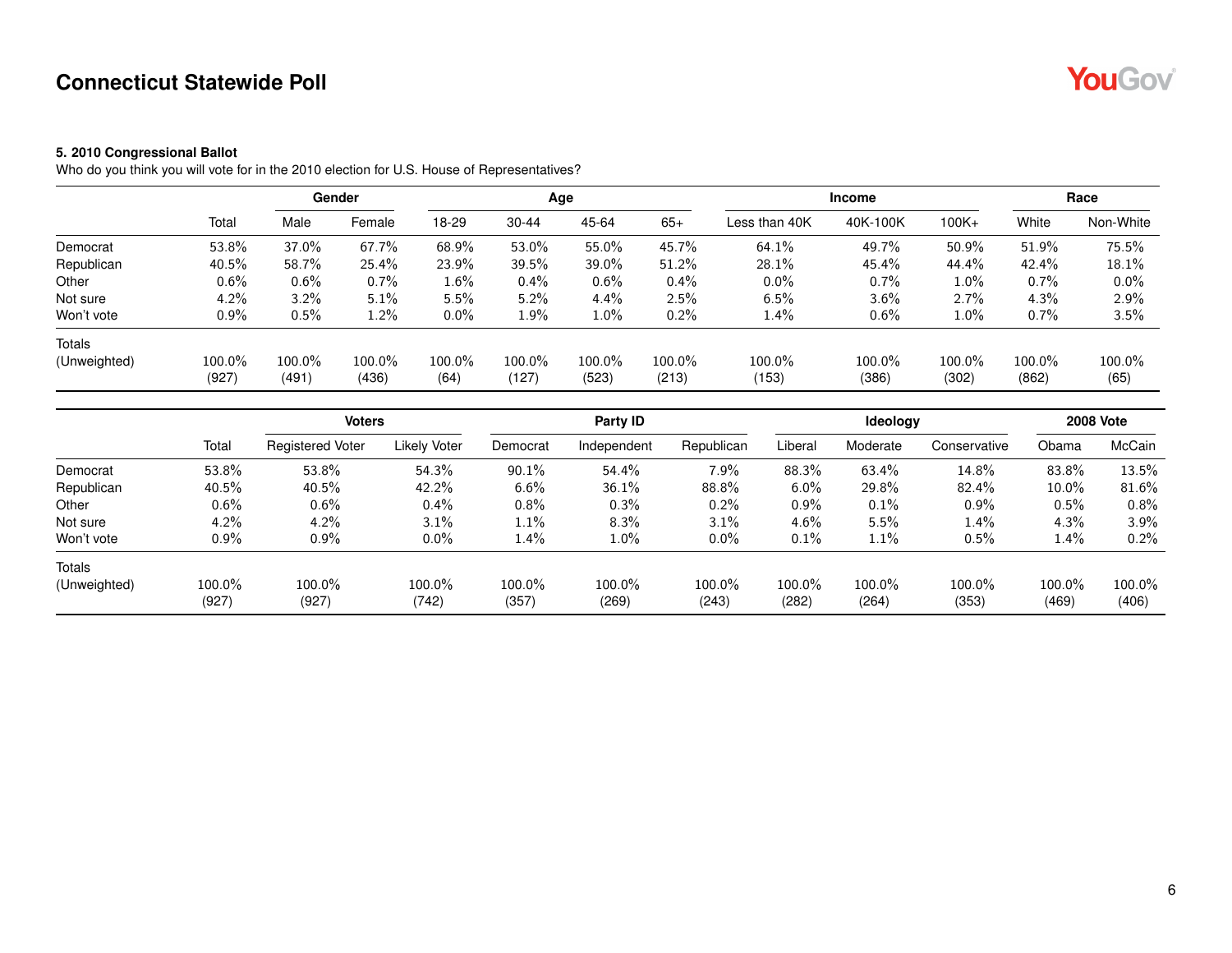#### **6. Sample Composition**

|                             | <b>Unweighted</b> | Weighted |
|-----------------------------|-------------------|----------|
| Age                         |                   |          |
| $18 - 29$                   | 8%                | 13%      |
| $30 - 44$                   | 14%               | 23%      |
| $45 - 64$                   | 55%               | 42%      |
| Over <sub>65</sub>          | 22%               | 23%      |
| Race                        |                   |          |
| White                       | 92%               | 90%      |
| <b>Black</b>                | 5%                | 6%       |
| Hispanic                    | 3%                | 3%       |
| Gender                      |                   |          |
| Male                        | 51%               | 43%      |
| Female                      | 49%               | 57%      |
|                             |                   |          |
| <b>Education</b>            |                   |          |
| HS or less                  | 17%               | 35%      |
| Some College                | 29%               | 26%      |
| <b>College Grad</b>         | 30%               | 21%      |
| Post Grad                   | 25%               | 18%      |
| <b>Party Identification</b> |                   |          |
| Democrat                    | 38%               | 32%      |
| Lean Democrat               | 11%               | 17%      |
| Independent                 | 13%               | 17%      |
| Lean Republican             | 13%               | 12%      |
| Republican                  | 26%               | 22%      |
| Ideology                    |                   |          |
| Very Liberal                | 8%                | 6%       |
| Liberal                     | 22%               | 23%      |
| Moderate                    | 29%               | 35%      |
| Conservative                | 30%               | 26%      |
| Very Conservative           | 7%                | 7%       |
| Not Sure                    | 4%                | 3%       |
|                             |                   |          |